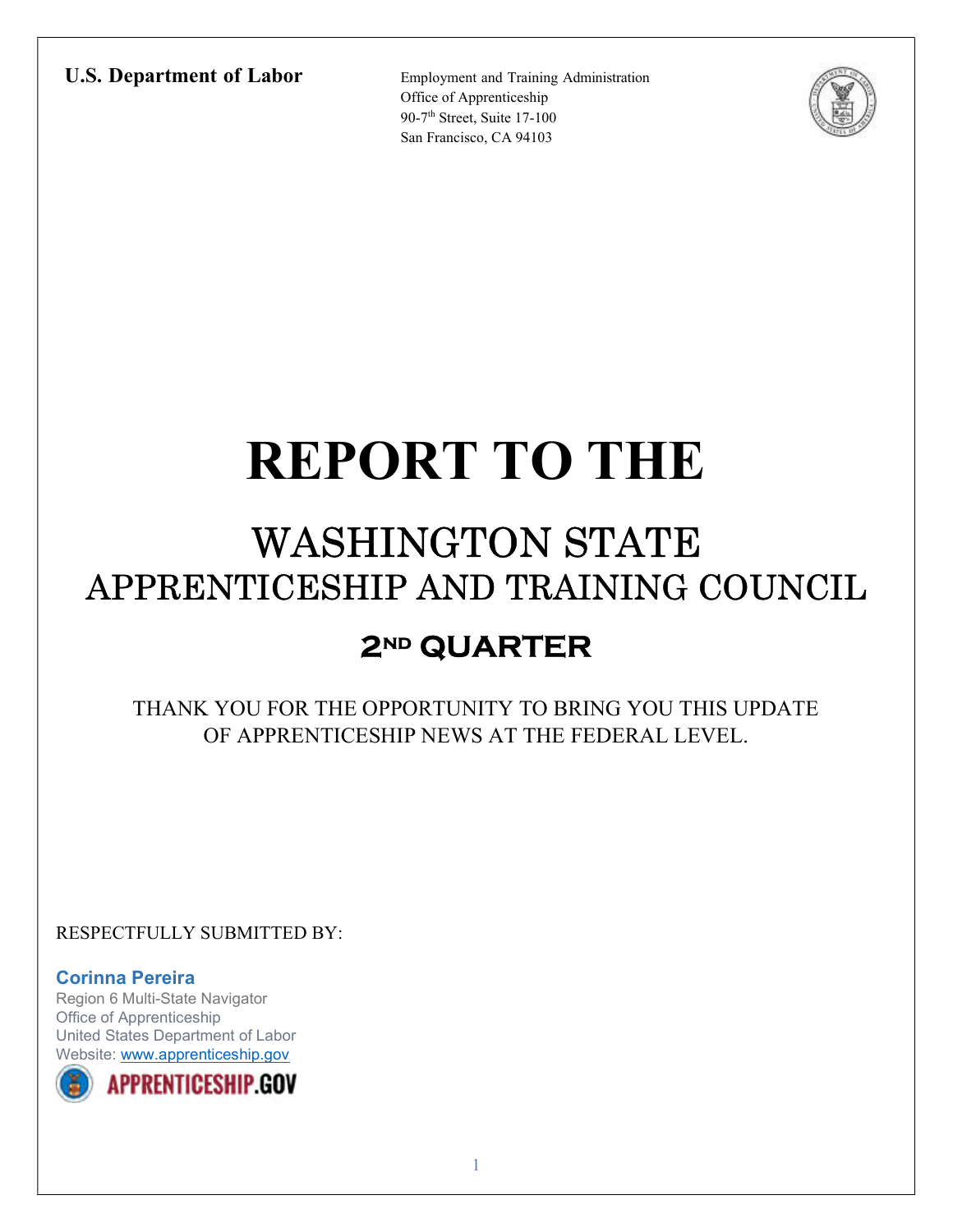### OPEN FUNDING OPPORTUNITIES

### Apprenticeship Building America Grant Program - FOA-ETA-22-06

This Funding Opportunity Announcement (FOA) supports a coordinated, national investment strategy that aims to strengthen and modernize the Registered Apprenticeship Program (RAP) system centered on equity and promotes Registered Apprenticeship as a workforce development solution. Applicants can apply for funding across four grant categories: (1) State Apprenticeship System Building and Modernization; (2) Expansion of RAP Opportunities for Youth; (3) Ensuring Equitable RAP Pathways Through Pre-Apprenticeship Leading to RAP Enrollment and Equity Partnerships; and (4) Registered Apprenticeship Hubs. The grant closing date is April 25, 2022. More information can be found in the following links:

Full Announcement (PDF format) Amendment One (PDF format) Prospective Applicant Webinar Recording Frequently Asked Questions (FAQ)\_Updated

#### Workforce Pathways for Youth - FOA-ETA-22-07

The Workforce Pathways for Youth demonstration grants support national out-of-school time (OST) organizations that serve historically underserved and marginalized youth ages 14 to 21. These grants will place an emphasis on age-appropriate workforce readiness programming to expand job training and workforce pathways for youth, including soft skill development, career exploration, job readiness and certification, summer jobs, year-round job opportunities, and apprenticeships. Funding will also support partnerships between workforce boards and youth serving organizations. Grant closing date is April 25, 2022. More information can be found in the following links:

Full Announcement (PDF format) Prospective Applicant Webinar Amendment One (PDF format)

Other DOL workforce-related grant opportunities presented by the Employment and Training Administration are conveniently **located here** including:

Pathway Home 3 - FOA-ETA-22-04 Due April 19, 2022

Growth Opportunities - FOA-ETA-22-03 Due April 21, 2022

Strengthening Community Colleges Training Grant - FOA-ETA-22-02 Due June 2, 2022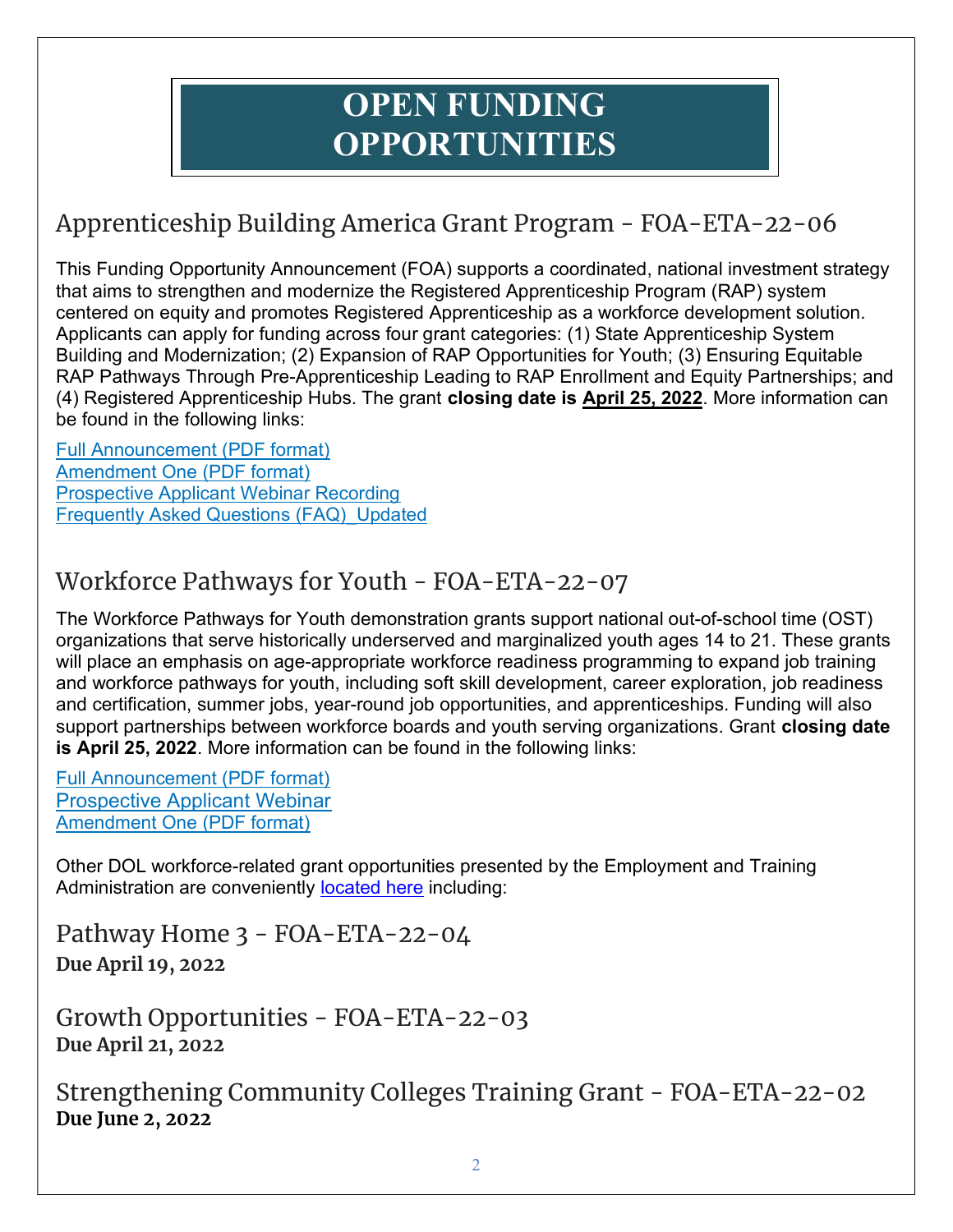# NATIONAL APPRENTICESHIP PROGRAM STANDARDS

Circular 2022-01 provided updated guidance regarding minimum National Program Standards (NPS) for Registered Apprenticeship Programs. This policy guidance supersedes and replaces the Office of Apprenticeship (OA) Circular 2018-01 and provides updated criteria that will be considered to determine whether an apprenticeship program registered by OA satisfies the minimum requirements for an NPS program. OA recognizes that there are different sponsorship models that may be successful as national apprenticeship programs. Therefore, sponsors may qualify for registering NPS using one of two categories outlined in the Circular. OA encourages registered apprenticeship stakeholders to familiarize themselves with Circular 2022-01 as well as the NPS checklist.

## ADVISORY COMMITTEE ON APPRENTICESHIP

The Advisory Committee on Apprenticeship (ACA) met on January 26, 2022, to consider draft reports from its five subcommittees. The subcommittees are:

- Apprenticeship Modernization
- Increasing Diversity, Equity, Inclusion and Accessibility in Apprenticeship
- Industry Engagement in New and Emerging Sectors
- Apprenticeship Pathways: Pre-Apprenticeship, Youth Apprenticeship, and Degree Apprenticeships
- Ex-Officio Federal Workgroup

The ACA meeting minutes summary is available for all to review and for more information on the ACA, its members, and its subcommittees, please see www.apprenticeship.gov/advisory-committeeapprenticeship.

### 90-DAY TRUCKING APPRENTICESHIP CHALLENGE

Over the past few months state apprenticeship agencies have made significant contributions to the 90-day Trucking Apprenticeship Challenge. Your work has helped to drive apprenticeship program development and expansion across the trucking and transportation sector that, in partnership with industry associations, employers, labor groups, and other intermediaries, filled numerous job vacancies and created many new jobs. Look for the upcoming summary of accomplishments from this effort to be posted to www.apprenticeship.gov soon and let's keep the momentum going!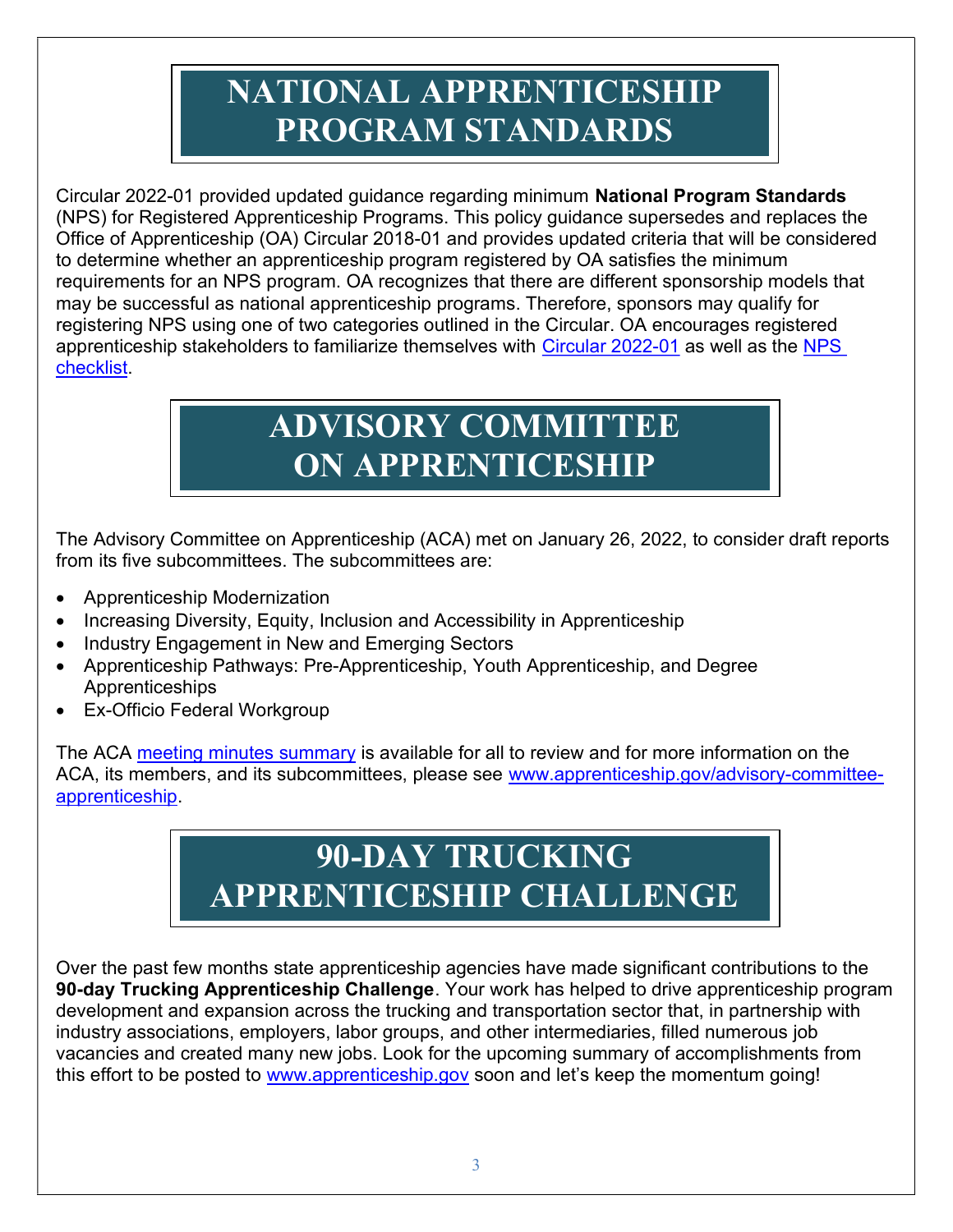### APPRENTICESHIP **EVENTS**

#### Virtual Institute for State Apprenticeship Expansion Grantees May  $9^{th}$  – 13<sup>th</sup> 2022

American Institutes for Research is hosting a Virtual Institute for State Apprenticeship Expansion Grantees. The event will include plenary sessions with federal and state leaders, workshops highlighting state strategies for Registered Apprenticeship expansion, roundtables for peer-to-peer dialogue, and more.

For more information, a sneak peek at the draft agenda, and to register for the event, visit the Virtual Institute website.

#### 8 th Annual National Apprenticeship Week

#### November 14-20, 2022

The Office of Apprenticeship would like to thank the entire Region 6 apprenticeship community for joining us in celebrating National Apprenticeship Week 2021. A record 952 events and 237 proclamations were posted on the National Apprenticeship Week website. Our NAW 2021 activities report can be found HERE.

It's never too early to start planning! To register your NAW 2022 event early click on REGISTER.

For more information go to: www.apprenticeship.gov/national-apprenticeship-week

## APPRENTICESHIP OCCUPATION REQUESTS

The Apprenticeship Occupation Request Tool is a modernized and more efficient approach for users to remotely complete each of the digital forms needed for processing apprenticeability requests within an online portal. The system will also provide quality control functions to ensure all required information is submitted and to address specific accuracy on proposed Work Process Schedules and Related Instruction Outlines. Prospective industry respondents can provide comments within the portal and submit entries electronically to OA staff. OA will now be able to review and approve requests electronically, which will assist in ensuring high quality submissions and can reduce the overall response time for stakeholders.

The New Apprenticeship Occupation Request Tool is accessible from the www.apprenticeship.gov website on the Resources Tab, but can more easily be found HERE.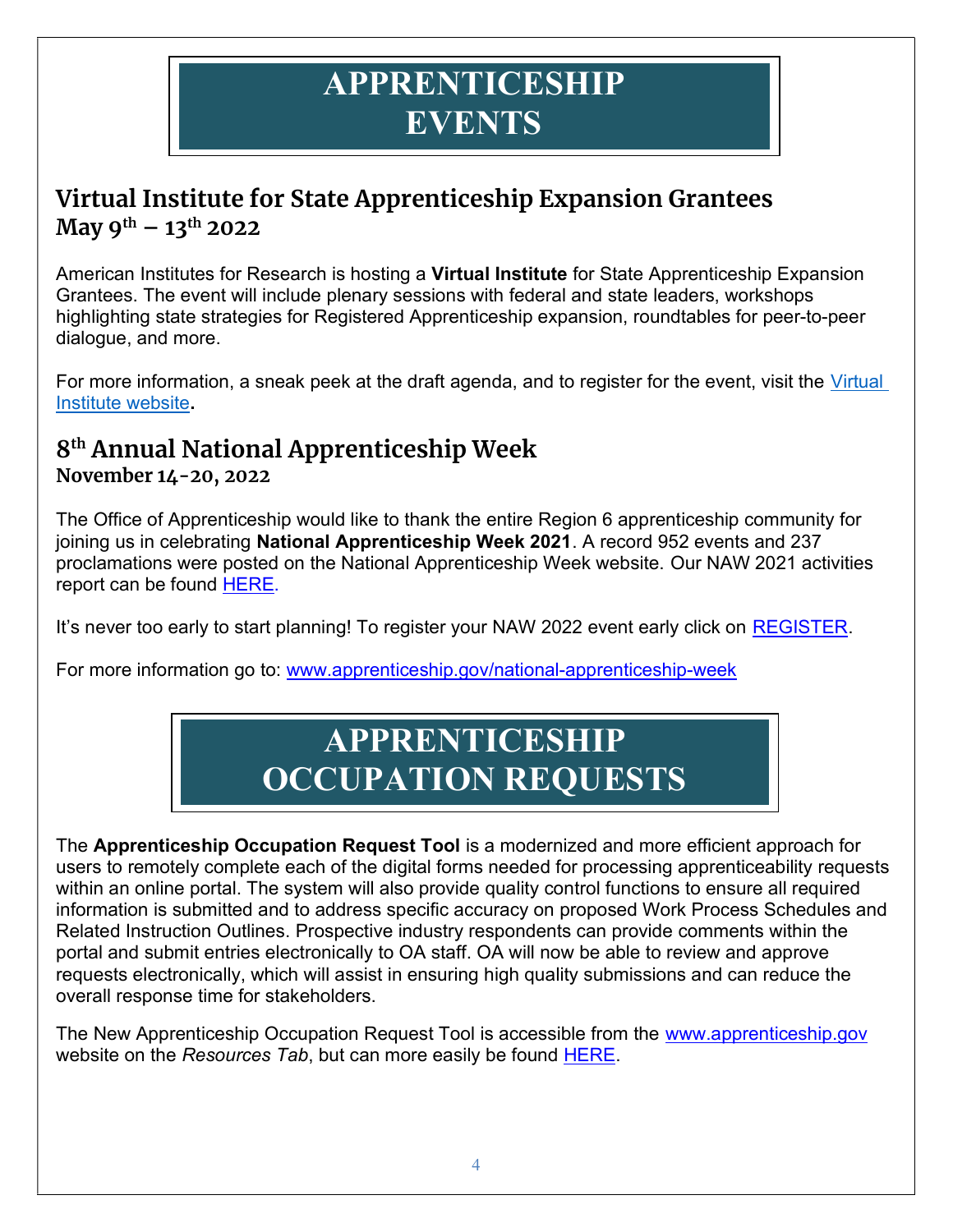# APPRENTICESHIP AMBASSADOR INITIATIVE

The Apprenticeship Ambassador Initiative seeks to create a national network of employers, labor organizations, industry associations, program sponsors, educators, workforce intermediaries, minority serving organizations, apprentices, community-based organizations, and other stakeholders to serve as champions for expanding and diversifying Registered Apprenticeship. Organizations that have a minimum of one year of experience with Registered Apprenticeship are eligible to become an Apprenticeship Ambassador. For more information on the Apprenticeship Ambassador Initiative go to: www.apprenticeship.gov/apprenticeship-ambassador-initiative or skip ahead to apply to become an ambassador organization at www.apprenticeship.gov/application-apprenticeship-ambassador.

## RAPIDS USERS' UPDATES

Recruiting a wider pool of qualified candidates just got a little easier with the "Recruit Talent" tool in RAPIDS. RAPIDS users can advertise and promote apprenticeship job opportunities onto the www.apprenticeship.gov website in just a few easy steps. Check out the Recruit Talent option in RAPIDS today!

RAPIDS can now more easily assist State Apprenticeship Agencies in developing new program standards using the "Standards Builder" tool. The tool was released in October 2021 but has recently been updated to include OA's latest boilerplate standards, a standards revision process, and a DocuSign add-in for e-signatures.

If your organization isn't currently using RAPIDS for apprenticeship database management, let's talk!

### EDUCATOR'S **CORNER**

With an investment from the U.S. Department of Labor, the American Association of Community Colleges (AACC) has developed a Virtual Apprenticeship Network (VAN) Toolkit, to create and expand registered apprenticeships at community colleges with support from industry partners. AACC has collected best practices from over 60 community colleges that have been involved in the Expanding Community College Apprenticeship (ECCA) Initiative. Credit for the research and the VAN Toolkit goes to the AACC Advisory Board of Community College Apprenticeships.

ENTER THE NETWORK HERE